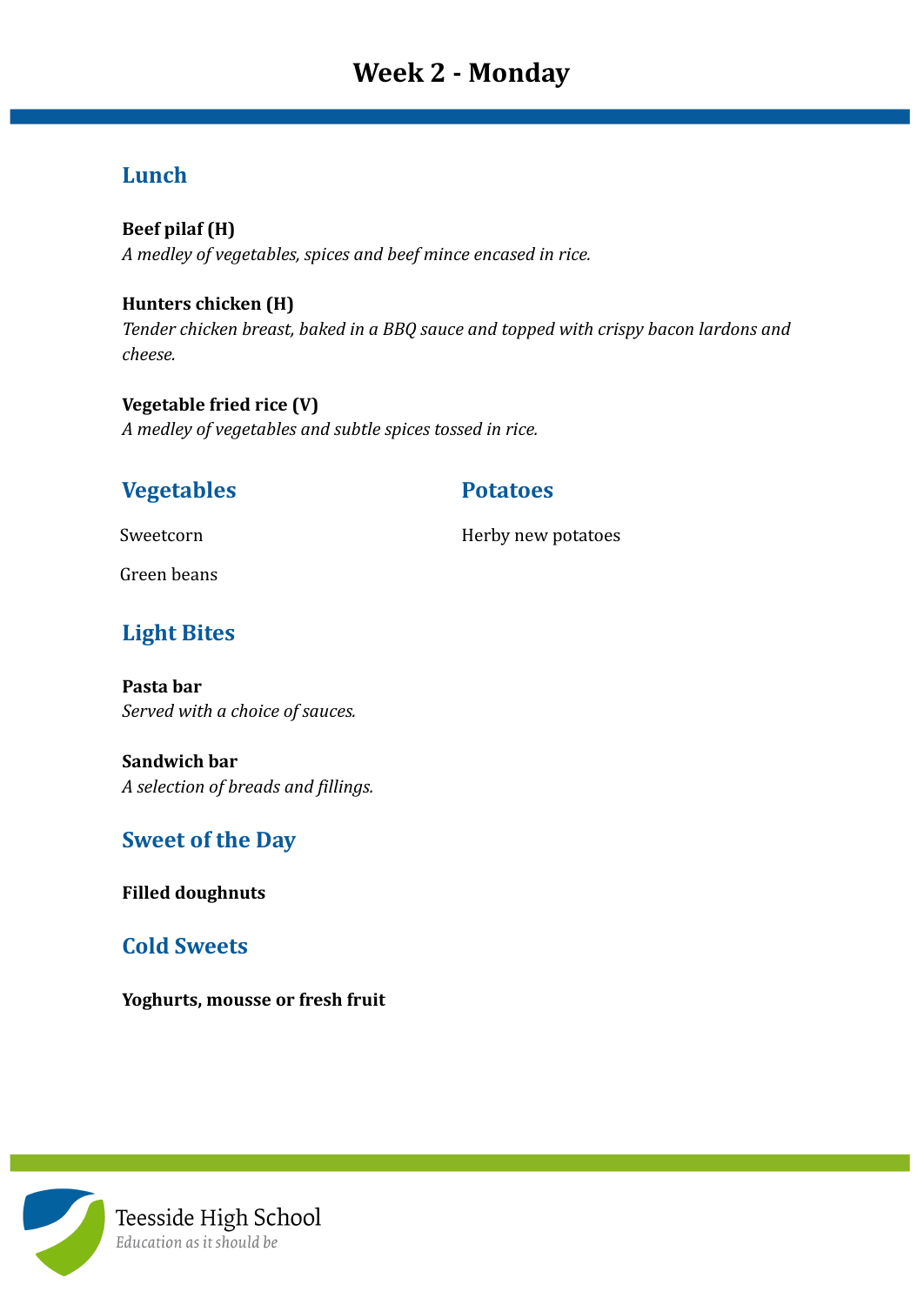# **Lunch**

#### **Beef lasagne (H)**

*An italian classic or minced beef, onions, herbs and pasta, layered and topped with a white sauce and cheese before baking until golden.*

#### **Chicken enchiladas (H)**

*Tender strips of chicken breast, mixed with onions and peppers and wrapped in a soft tortilla, topped with a tangy tomato sauce and cheese.*

#### **Vegetable lasagne (V)**

*A mixture of vegetables between layers of pasta and topped with a cheese sauce.*

## **Vegetables Potatoes**

Garden peas Saut**é** potatoes

Baby carrots

# **Light Bites**

**Jacket potatoes** *Served with a choice of fillings.*

**Sandwich bar** *A selection of breads and fillings.*

# **Sweet of the Day**

**Homemade cookies**

### **Cold Sweets**

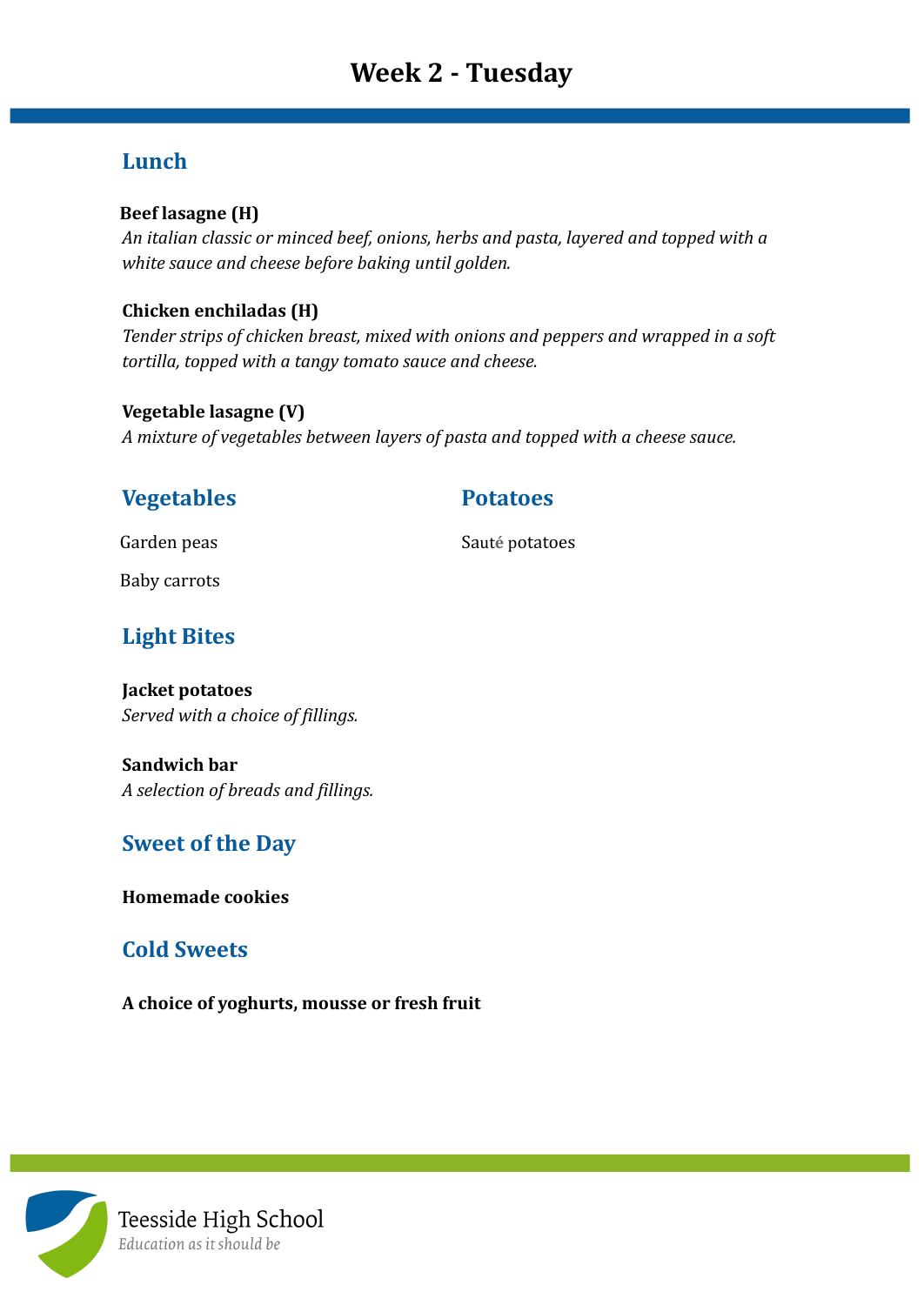# **Week 2 - Wednesday**

### **Lunch**

**Roast beef (H)** *Slow cooked topside of beef, served with Yorkshire pudding and horseradish sauce.*

**Macaroni cheese (V)** *A family classic of macaroni pasta, creamy white sauce and plenty of cheese.*

# **Vegetables Potatoes**

Baton carrots Roast potatoes

Broccoli florets

# **Light Bites**

**Pasta bar** *Served with a choice of sauces.*

**Sandwich bar** *A selection of breads and fillings.*

# **Sweet of the Day**

**Apple crumble and custard**

# **Cold Sweets**

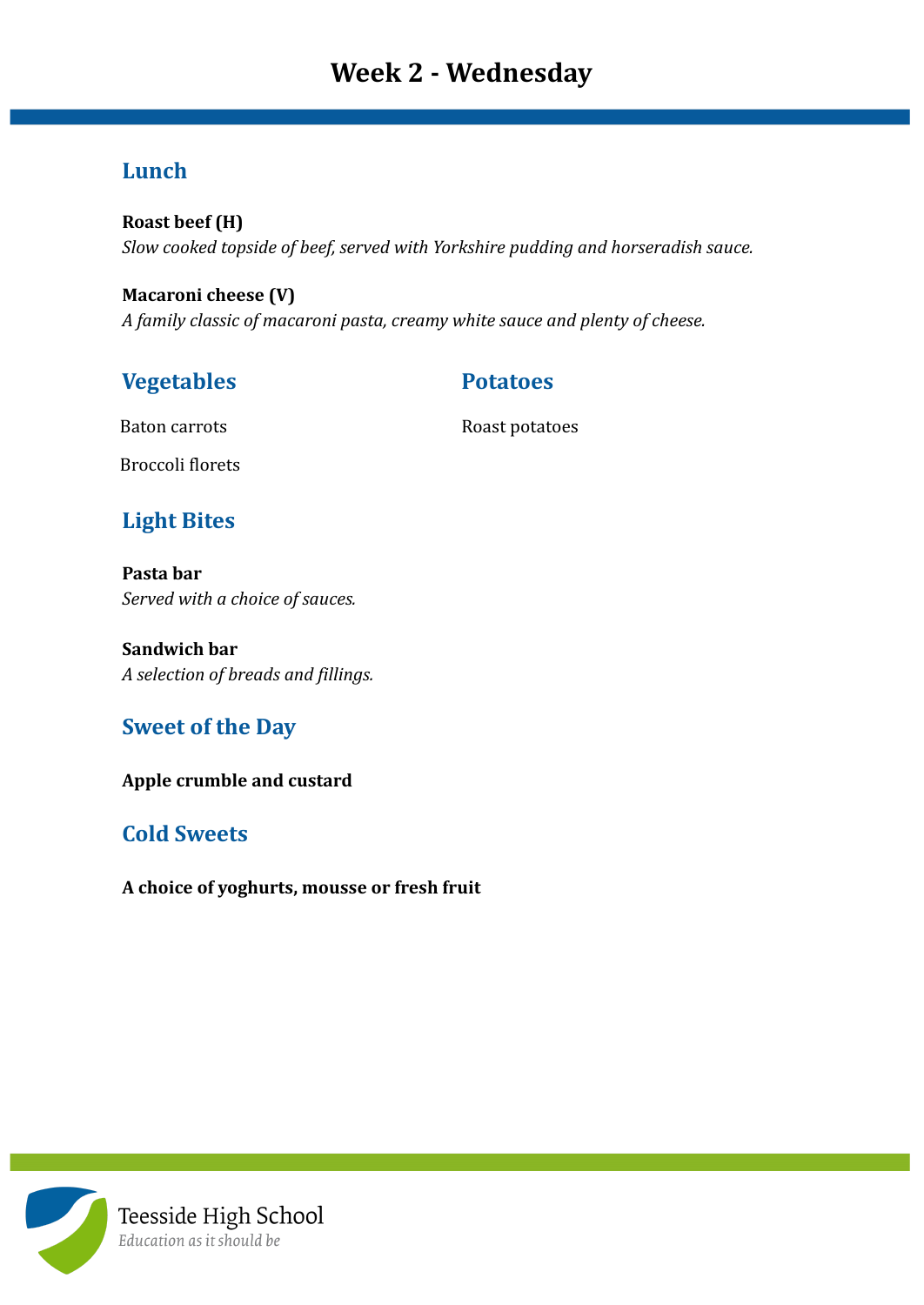# **Week 2 - Thursday**

# **Lunch**

**Chicken korma curry (H)** *Served with rice and a mini naan bread.*

**Pasta carbonara** *A rich and creamy meal of crispy bacon pieces, white sauce and pasta all mixed together.*

**Vegetable and red lentil curry (V)** *A medley of vegetables and red lentils, cooked in curry spices and served with rice and mini naan bread.*

### **Vegetables Potatoes**

Medley of veg New potatoes

# **Light Bites**

**Jacket potatoes** *Served with a choice of fillings.*

**Sandwich bar** *A selection of breads and fillings.*

# **Sweet of the Day**

**Jam sponge with custard**

### **Cold Sweets**